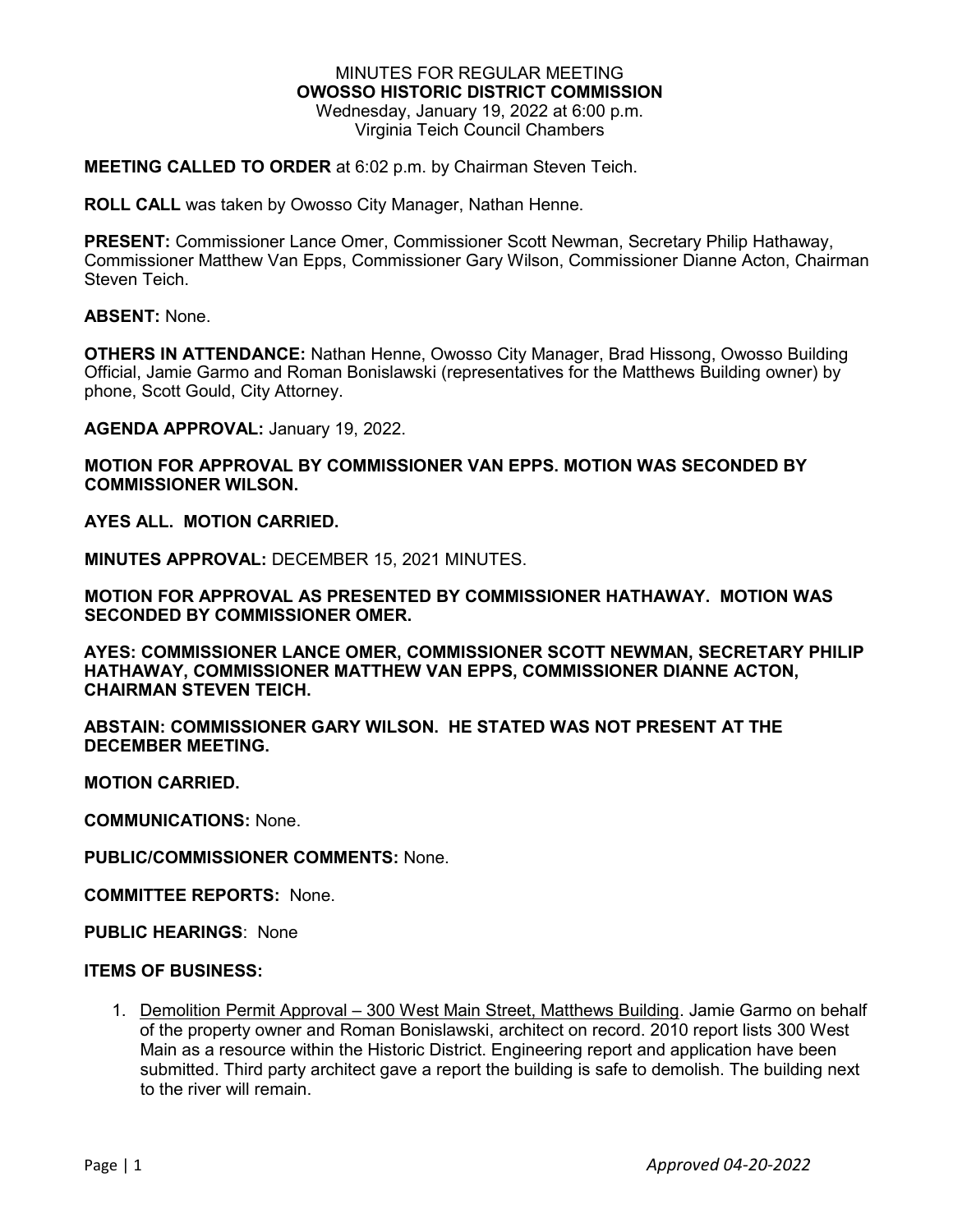Brad Hissong, Owosso Building Official, detailed his review of the building and presented and explained photos taken today (January 19, 2022). Concrete center supporting wall has collapsed. East wall foundation is completely gone, among other issues.

Secretary Hathaway read a portion of the engineer's letter, written just before Christmas (Dec, 2021), "At the time of my inspection, buildings two and three looked to be in good shape." The Building Department had requested a determination by a licensed professional that it was safe to demolize. Commissioner Van Epps added this excerpt, "Also, there was no clear evidence or signs of any serious or significant structural problems on any of them except building 3 roof has some falling or collapsed area that is not safe to walk on." Commissioner Van Epps stated the report does not reflect what the photos show. Jamie Garmo clarified the engineers letter was requested to confirm there was no dire safety issue, but that the building was safe to demolish. Hathaway wants to agree as a commission that the paragraph was only setting up for a safe demolition, not that the building could be saved. Commissioner Van Epps wants to take the letter to say what it says. Secretary Hathaway feels comfortable taking action tonight regardless of the letter's ambiguity.

Commissioner Wilson read a letter he wrote regarding this application. Commissioner Van Epps detailed the reasons a structure that is a resource can be demolished. He voiced concern if buildings two and three were demolished, would building one continue to be in disrepair as no redevelopment plans for that building are included in the packet. He requested the demolition approval and the anticipation of future plans be linked together. Garmo stated plans are underway, but not finalized. Commissioner Newman would like to know future plans of lot, also. Roman Bonislawski detailed plans for safety of the public during demolition and confirmed he has been contracted for redevelopment of building one.

**SECRETARY HATHAWAY MADE A MOTION TO ISSUE NOTICE TO PROCEED FOR THE DEMOLITION OF THE RESOURCE UNDER THE PROVISIONS OF PUBLIC ACT 169 OF 1970 THAT THIS BUILDING CONSTITUTES A HAZARD TO THE SAFETY OF THE PUBLIC AND THE PROPOSED DEMOLITION IS THE ONLY WAY TO IMPROVE OR CORRECT THIS CONDITION SUBJECT TO THE CONDITION THAT THIS COMMISSION WILL HAVE A SUFFICIENT REMAINING PARTIAL DEMOLITION TO SUCCESSFULLY REVIEW THE RESTORATION OF THE EAST WALL OF BUILDING NUMBER ONE. COMMISSIONER VAN EPPS ADDED WITH THE INCLUSION OF SUBSECTION 1 & 4 (A or D). SECONDED BY COMMISSIONER NEWMAN.**

Board Comments: Commissioner Wilson hesitates to approve with subsection number one included in the motion.

### **MOTION AMENDED BY COMMISSIONER WILSON TO REFERENCE ONLY SUBSECTION NUMBER FOUR AND OMIT THE REFERNCE TO SUBSECTION NUMBER ONE. SECONDED BY SECRETARY HATHAWAY.**

### **ALL AYES. MOTION CARRIED AS AMENDED.**

2. Demolition by Neglect-110 West Main Street-Facade. Chairman Teich asked this item be tabled after reading an email communication from owner Nicholas Pidek. It was reiterated the Commission is supportive of restoration. He is asking for an extension of the Demolition by Neglect.

# **MOTION BY SECRETARY HATHAWAY TO TABLE THIS ISSUE. SECONDED BY ACTON.**

### **ALL AYES. MOTION CARRIED.**